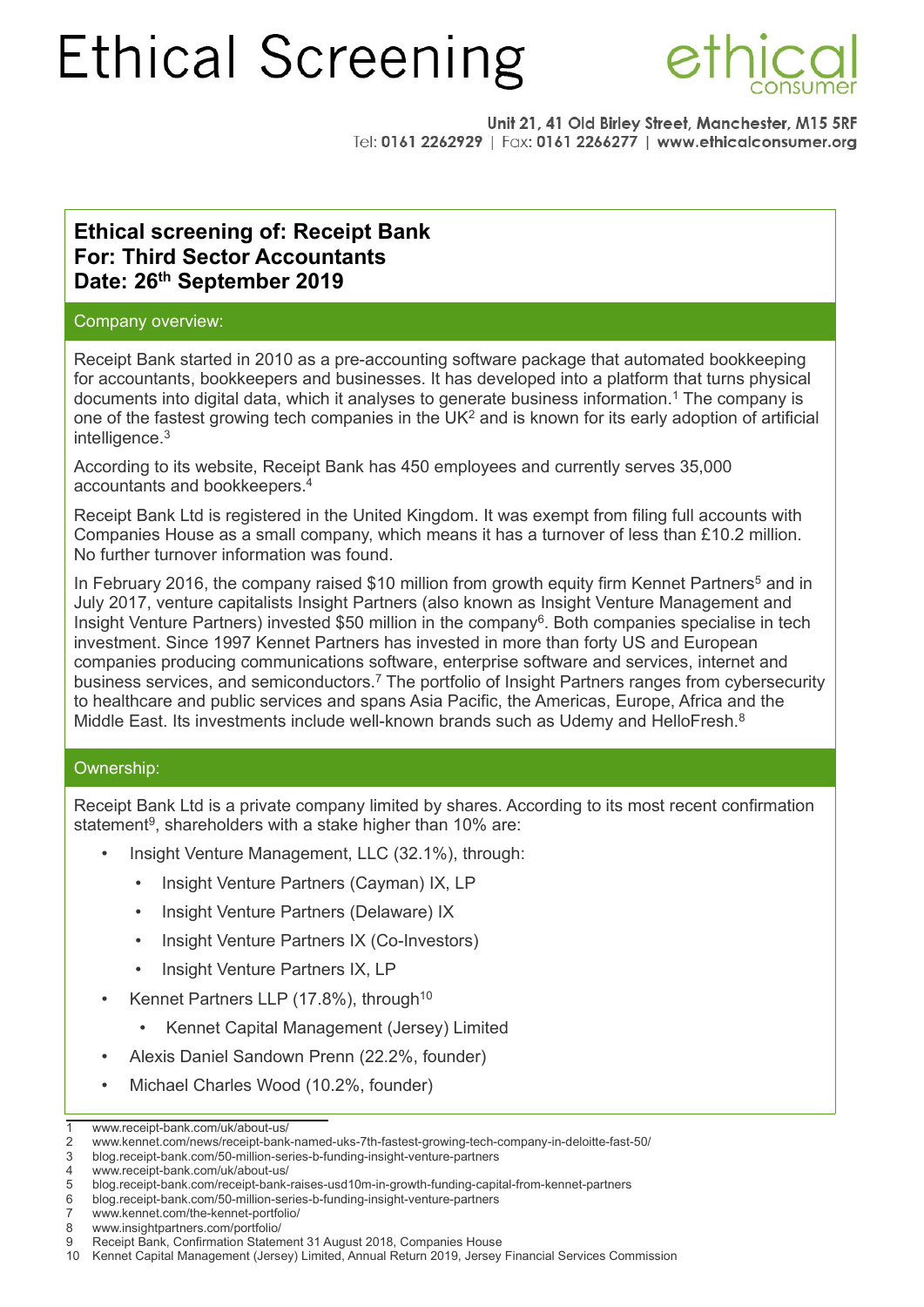

Unit 21, 41 Old Birley Street, Manchester, M15 5RF Tel: 0161 2262929 | Fax: 0161 2266277 | www.ethicalconsumer.org

Ethical Consumer rating (including what EC identifies as the main ethical issues with this company):

Receipt Bank receives an Ethiscore of **5.5 out of a possible 15** on Ethical Consumer's database.

It loses a whole mark under the following Ethical Consumer ratings category: Environmental Reporting.

It loses half a mark under the following Ethical Consumer ratings categories: Climate Change, Pollution & Toxics, Habitats & Resources, Palm Oil, Animal Testing, Factory Farming, Animal Rights, Human Rights, Workers' Rights, Irresponsible Marketing, Arms & Military Supply, Controversial Technology, Boycott Call, Political Activities and Anti-Social Finance.

Most of the marks lost were due to its ownership by venture funds Insight Partners and Kennet Partners, which were criticised by Ethical Consumer under these categories.

The company did not gain any additional positive marks for providing an environmental or social alternative.

It was not rated for Supply Chain Management as it did not produce physical goods.

### Address:

1st Floor, 99 Clifton Street, London, EC2A 4LG

Website:

www.receipt-bank.com

### Email:

No contact email address was publicly available. Instead the company had a 'Request a Call' form on its website – www.receipt-bank.com/uk/contact-us/

### Telephone:

(+44) 203 699 5006

Ethical Consumer database records:

## **Environment**

### **Environmental Reporting**

### **Worst Ethical Consumer rating for Environmental Reporting (September 2019)**

In September 2019 Ethical Consumer searched the Receipt Bank website for the organisation's environmental policy or report. No information was found. An environmental policy was deemed necessary to report on a company's environmental performance and set targets for reducing its impacts in the future.

A strong policy would include two future, quantified environmental targets, demonstration by the company that it had a reasonable understanding of its main environmental impacts, be dated within the two years and have its environmental data independently verified. Receipt Bank had none of these and therefore received Ethical Consumer's worst rating for Environmental Reporting. (ref: 1)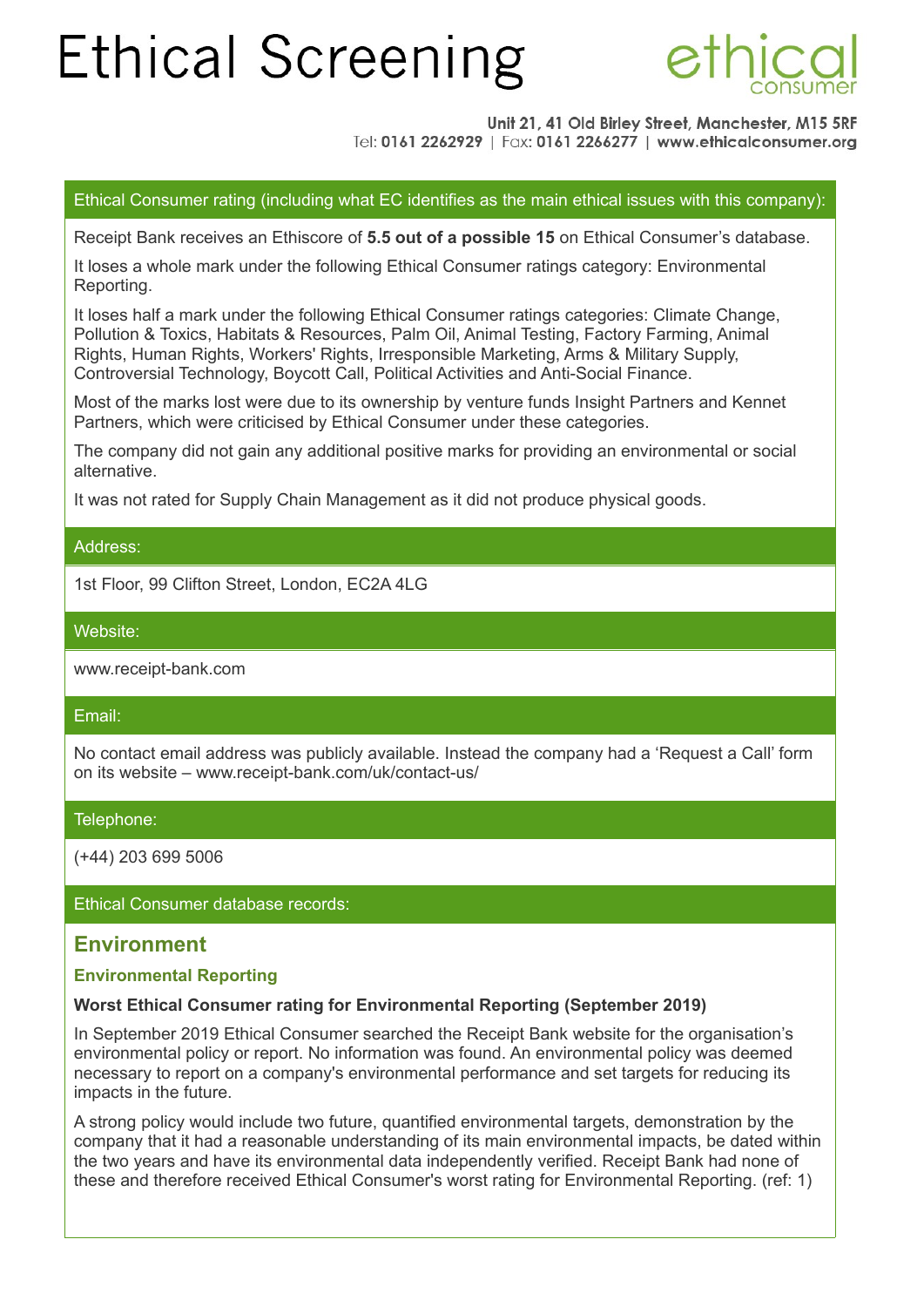

Unit 21, 41 Old Birley Street, Manchester, M15 5RF Tel: 0161 2262929 | Fax: 0161 2266277 | www.ethicalconsumer.org

### **Climate Change**

### **No ethical investment, engagement or shareholder voting policies (September 2019)**

In September 2019, Ethical Consumer searched the Insight Partners' website for information on the company's ethical investment, engagement, or shareholder voting policies. No information could be found. As the company had no ethical investment, engagement or shareholder voting policies or disclosure it fell into the bottom Ethical Consumer category for transparency of financial firms (EC172). As a likely holder of shares in companies receiving criticism across all our ratings categories, it therefore lost half a mark under the following categories:

Climate Change, Pollution & Toxics, Habitats & Resources, Palm Oil, Animal Testing, Factory Farming, Animal Rights, Human Rights, Workers' Rights, Irresponsible Marketing, Arms & Military Supply, Nuclear Power, Controversial Technology, Political Activities, Anti-Social Finance and Boycotts. (ref: 2)

### **No ethical investment, engagement or shareholder voting policies (September 2019)**

In September 2019, Ethical Consumer searched the Kennet Partners' website for information on the company's ethical investment, engagement, or shareholder voting policies. No information could be found. As the company had no ethical investment, engagement or shareholder voting policies or disclosure it fell into the bottom Ethical Consumer category for transparency of financial firms (EC172). As a likely holder of shares in companies receiving criticism across all our ratings categories, it therefore lost half a mark under the following categories:

Climate Change, Pollution & Toxics, Habitats & Resources, Palm Oil, Animal Testing, Factory Farming, Animal Rights, Human Rights, Workers' Rights, Irresponsible Marketing, Arms & Military Supply, Nuclear Power, Controversial Technology, Political Activities, Anti-Social Finance and Boycotts. (ref: 3)

### **Pollution & Toxics**

(See also '**No ethical investment, engagement or shareholder voting policies**' in **Climate Change** above.)

### **Habitats & Resources**

(See also '**No ethical investment, engagement or shareholder voting policies**' in **Climate Change** above.)

### **Palm Oil**

(See also '**No ethical investment, engagement or shareholder voting policies**' in **Climate Change** above.)

## **Animals**

### **Animal Testing**

(See also '**No ethical investment, engagement or shareholder voting policies**' in **Climate Change** above.)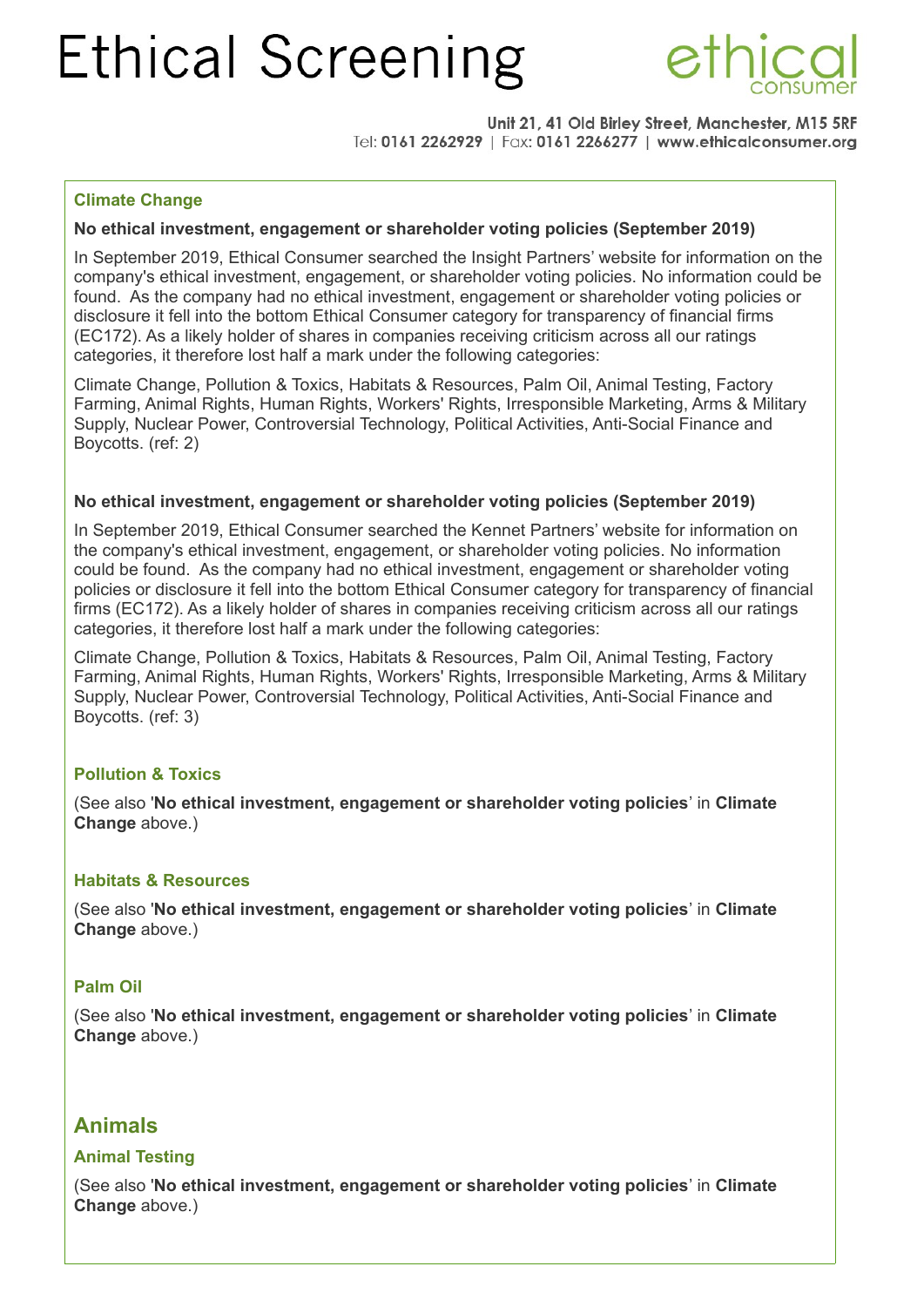

Unit 21, 41 Old Birley Street, Manchester, M15 5RF Tel: 0161 2262929 | Fax: 0161 2266277 | www.ethicalconsumer.org

### **Factory Farming**

(See also '**No ethical investment, engagement or shareholder voting policies**' in **Climate Change** above.)

### **Animal Rights**

(See also '**No ethical investment, engagement or shareholder voting policies**' in **Climate Change** above.)

## **People**

### **Human Rights**

(See also '**No ethical investment, engagement or shareholder voting policies**' in **Climate Change** above.)

### **Workers' Rights**

(See also '**No ethical investment, engagement or shareholder voting policies**' in **Climate Change** above.)

### **Irresponsible Marketing**

(See also '**No ethical investment, engagement or shareholder voting policies**' in **Climate Change** above.)

### **Arms & Military Supply**

(See also '**No ethical investment, engagement or shareholder voting policies**' in **Climate Change** above.)

## **Politics**

### **Controversial Technologies**

(See also '**No ethical investment, engagement or shareholder voting policies**' in **Climate Change** above.)

### **Boycott Call**

(See also '**No ethical investment, engagement or shareholder voting policies**' in **Climate Change** above.)

### **Political Activities**

(See also '**No ethical investment, engagement or shareholder voting policies**' in **Climate Change** above.)